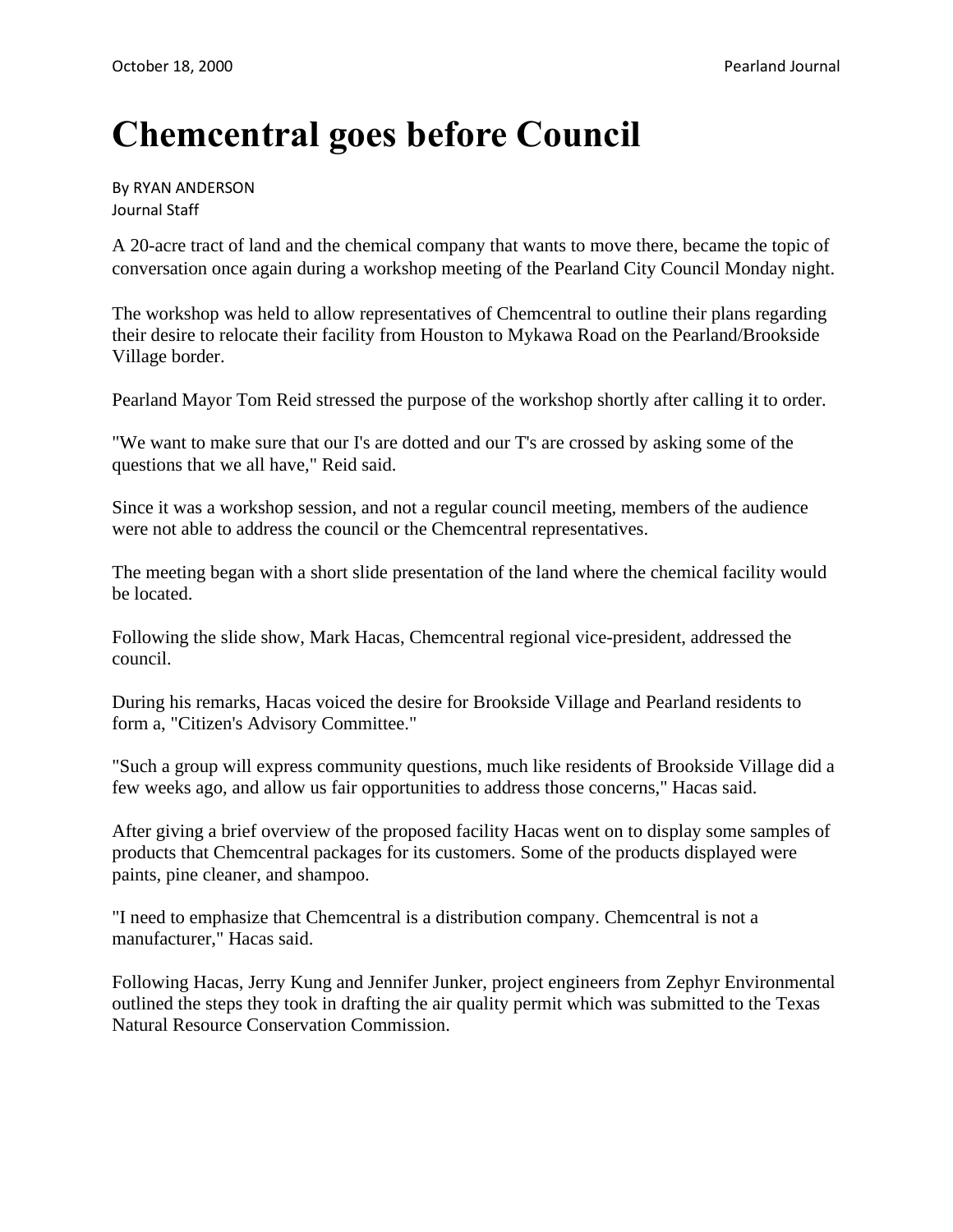"We calculated information based on over predictive numbers," Junker said. "By doing this, Chemcentral will never exceed the emission standards stated in the permit. Furthermore, the emission control system goes above and beyond what is required."

The Air Quality permit was in the final stages of approval, but the TNRCC decided to start the process over again after it was discovered that Chemcentral did not place a legal notice in a Spanish language newspaper.

Patrick Miller, president of Planning and Construction Associates, the Kentucky based firm which designed the proposed Chemcentral Pearland site was next at the podium.

Miller addressed concerns regarding safety at the Chemcentral facility.

"We have found Chemcentral to be very concerned about safety during the 18 years that we have worked with them," Miller said

Miller went on to try to alleviate fears expressed by some residents at a previous council meeting regarding chemical tanks hurdling through the air.

"Even if there was a fire in a tank, there are new safety precautions that would not let a tank explode," Miller said.

Those safety systems, according to Miller, would cause the tank to vent before it built up enough pressure to explode.

Another issue brought up by the council was water safety. According to Miller, the Chemcentral site would, "make it impossible for groundwater to be contaminated."

Following comments from Chemcentral representatives, Pearland Fire Department officials addressed concerns regarding fires at the proposed plant and the city's ability to fight them.

"We have innumerable resources we can draw on through mutual aid agreements with neighboring communities. We also have yearly hazmat training for our personnel, said Paul Jamison, Pearland Fire Chief. "We have never had a serious problem responding to a fire."

Jamison went on to state that a call to the Houston Fire Department revealed that there had been no fire related calls to Chemcentral's Houston facility in the last 10 years.

Aside from the Fire Department responding to an emergency, Chemcentral officials are also trained in fire suppression.

"Our people are trained in battling small fires to keep them from turning into big fires," Hacas said.

There would also be a foam suppression sprinkler system to battle any potential blazes.